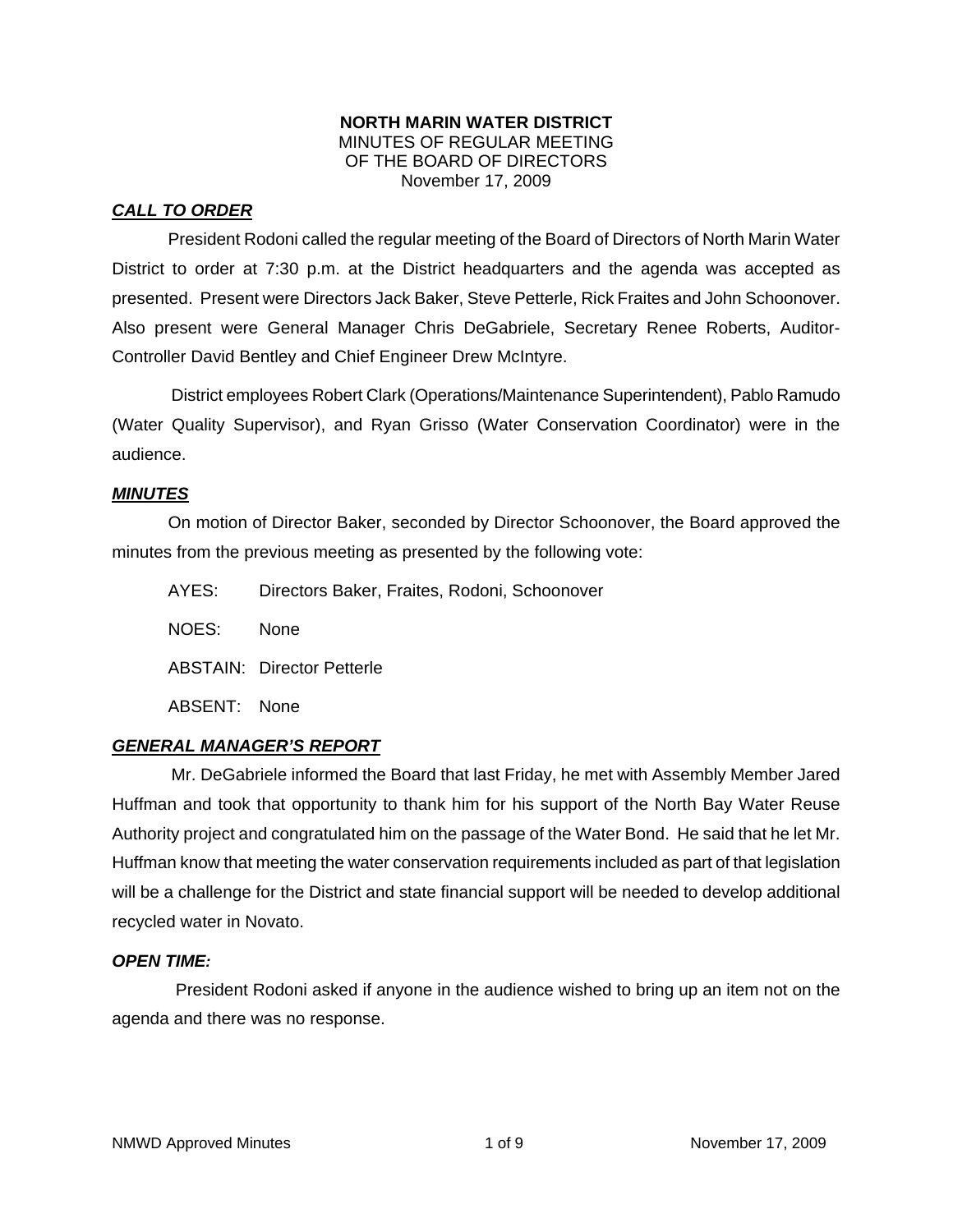### *STAFF/DIRECTORS REPORTS*

President Rodoni asked if staff or Directors wished to bring up an item not on the agenda and the following items were discussed:

### Recycled Water Project

Mr. McIntyre reported that the first payment of the Recycled Water Project state grant in the amount of \$180,000 has been processed and should be received in early December. He said this is partial payment of the \$240,000 grant that the District was awarded.

### Novato Fire Protection District

Director Baker stated that on December  $1<sup>st</sup>$ , the Novato Fire Protection District will be hosting a Chamber of Commerce mixer to celebrate the NFPD's International Accreditation Award and that he is planning to attend.

### *MONTHLY PROGRESS REPORT*

Mr. DeGabriele reported on the Progress Report for October and stated that both Novato and West Marin water production is down significantly from last October which he attributed to the call for water conservation and cooler October temperatures. Stafford Treatment Plant production is on par for past Octobers, the plant has now been shut down for the season and the Treatment Plant crew will begin their maintenance activities during this time. He stated that recycled water production is down from a year ago but about the same as two years ago.

Mr. DeGabriele advised that the Oceana Marin effluent flow volume is about the same as last year (15,000 gallons per day) despite the rainfall this year. He said this is an indication that there is not significant inflow from manholes. He reported that the treatment and storage ponds are at safe levels.

The Manager reported that in Safety/Liability, staff has worked 242 days without lost time accident or injury through the end of October. He said that there is a 31% decrease in complaints for the same period as last year and even with numerous taste and odor complaints, overall complaints are down 19% compared to a year ago.

Mr. Bentley stated that at the end of October, the District portfolio had a cash balance of approximately \$9.5 million, including \$1.5 million from connection fees recently paid by Biomarin; the cash balance increased \$2.2 million during the month of October, and the weighted average portfolio rate for the month is 1.37%.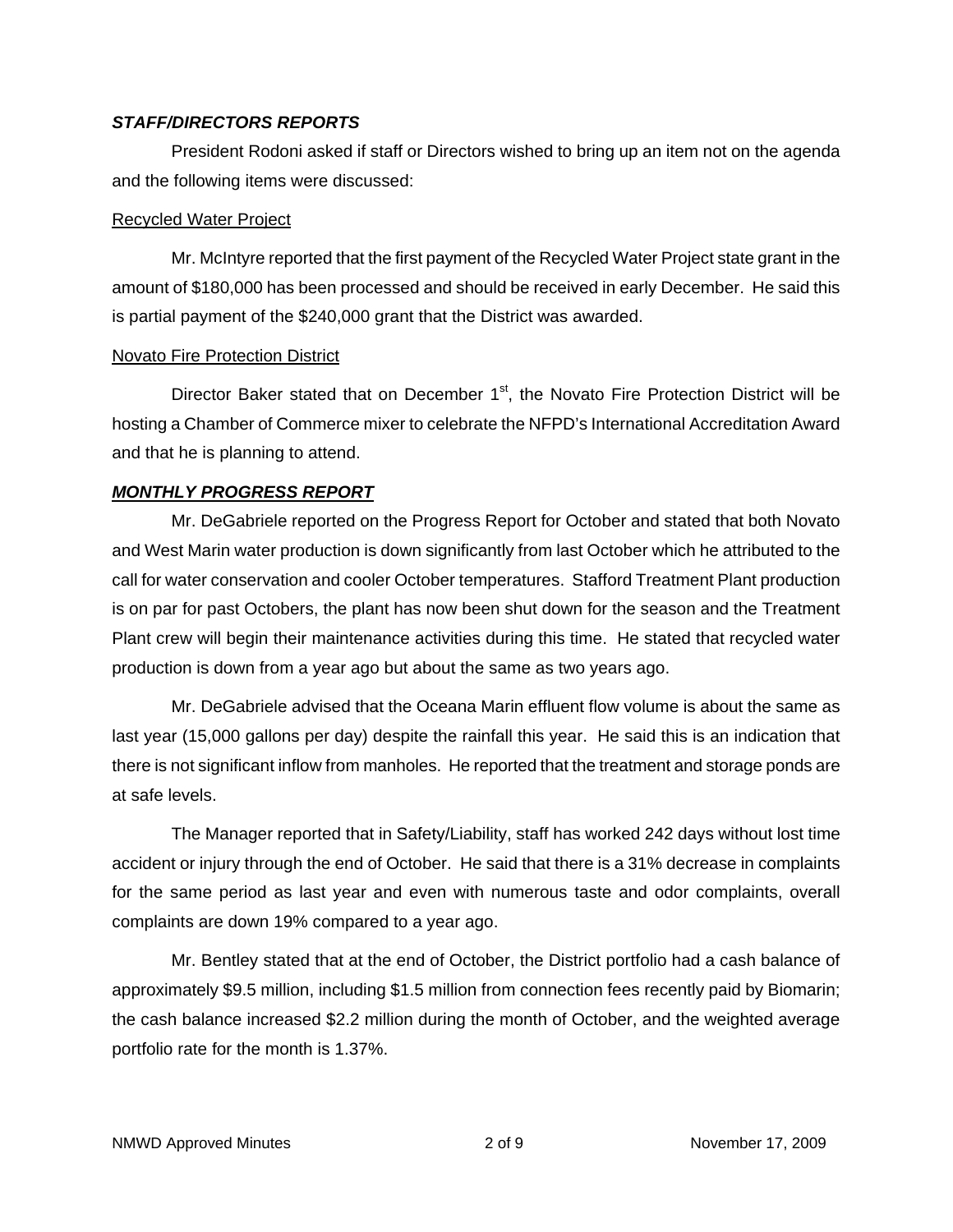#### *CONSENT CALENDAR*

 On motion of Director Baker, seconded by Director Fraites and unanimously carried, the following items were approved on the Consent Calendar:

### *RENEW AGREEMENT WITH INFOSEND FOR BILL PRINT AND MAILING SERVICES*

InfoSend prints and mails 141,000 water and sewer bills for the District annually and has agreed to maintain the existing charge of 13.1¢ per bill through December 2012. The Board authorized the Auditor-Controller to renew the agreement with InfoSend to provide document processing services for a three-year period commencing January 1, 2010.

## *VOTE FOR NATIONAL WATER RESOURCES ASSOCIATION (NWRA) CALIFORNIA CAUCUS POSITIONS*

The Board authorized the General Manager to submit the District vote for current incumbents (Breninger, Libeu, Clark and Mathews) as well as Larry Russell for the National Water Resources Association California Caucus positions.

## *ACTION CALENDAR*

# *DENY: REQUEST FOR ADDITIONAL BILL ADJUSTMENT*

Mr. Bentley presented a customer's letter to the Board requesting the full adjustment on his water bill because the stated water use was out of line with his normal use. Mr. Bentley said that staff investigated and found a minor leak in the irrigation system which has been fixed.

It was the consensus of the Board to not take action. The consumer will receive the normal credit amount authorized under the Bill Adjustment Policy.

# *CONSIDER: CITY OF NOVATO 50TH ANNIVERSARY CELEBRATION*

Mr. DeGabriele stated that the District has been asked to consider a contribution to sponsor the City of Novato's  $50<sup>th</sup>$  Anniversary Celebration. He said that he reviewed past District contributions and noted that District contributions were few and most were for water-related purposes. He presented options for the Board to consider and advised that there is no money in the budget for this contribution.

Director Schoonover stated that this is a Chamber of Commerce activity and that the District should not contribute. Mr. DeGabriele stated that this is not a Chamber activity but a combination City of Novato and Paint the Town Red Committee event.

Director Fraites asked who is the Paint the Town Red Committee? Mr. DeGabriele said that the Paint the Town Red Committee sponsors annual City of Novato birthday celebrations and that this year, the committee has combined with the City of Novato to hold the  $50<sup>th</sup>$  Anniversary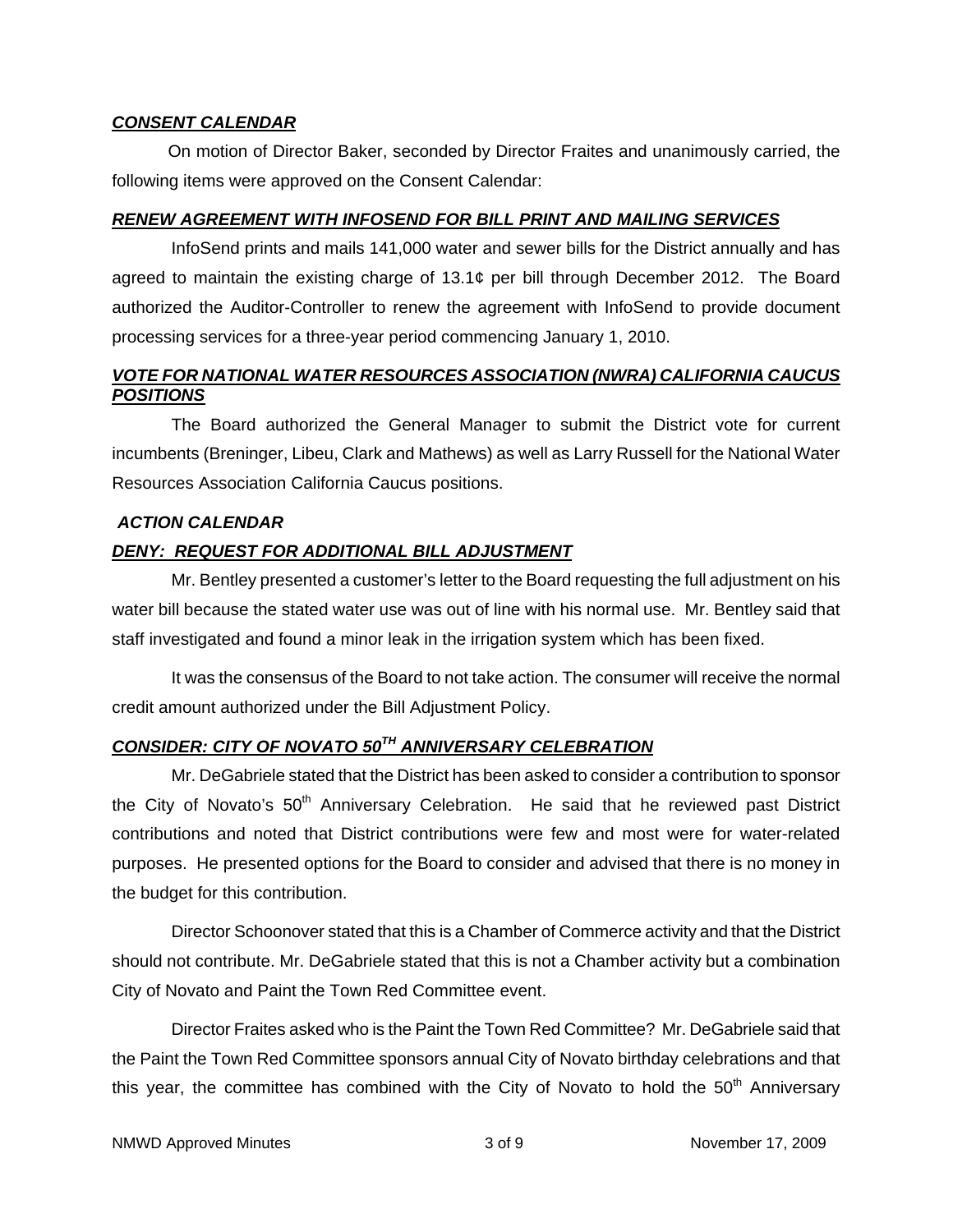Celebration activities on the same day. The City's event will be held during the day, and the Paint the Town Red Committee's event will be in the evening and will include the naming of the Citizen of the Year. Director Schoonover added that the Citizen of the Year is oftentimes a member of the Chamber.

Director Baker moved that the District contribute at the "Community Friend" level in the amount of \$500.

Director Petterle seconded the motion.

Director Rodoni offered that instead of being a "Community Friend", the District purchase ten tickets for the same amount and share the tickets with staff or Board members.

After a brief discussion, the Board approved a contribution of \$500 to the Paint the Town Red Committee as a "Community Friend" by the following vote:

| AYES:    | Directors Baker, Petterle, Rodoni |
|----------|-----------------------------------|
| NOES:    | Directors Fraites, Schoonover     |
| ABSTAIN: | <b>None</b>                       |
| ABSENT:  | None                              |

# *APPROVE: SET PUBLIC HEARING – REGULATION 15 & 17 REVISION*

Mr. Grisso stated that he is requesting the Board set a public hearing for the revision of Water Conservation Regulations 15 and 17 for December 1, 2009 at 8:00 p.m. He summarized the revisions to the regulations that reflect the addition of a landscape water efficiency requirement section to comply with the current state law. He said that AB 1881 directed the Department of Water Resources to update the State's Model Landscape Ordinance but allows local agencies to adopt their own version that equals or exceeds State landscaping requirements to become effective January 1, 2010. Mr. Grisso reported that a working group was formed to create a new Regional Water Efficient Landscape Ordinance for the North Bay region comprised of local cities/agencies, landscapers, environmentalists, etc. He said that although current District regulations would have complied with the State Ordinance, the proposed District regulations are revised to be consistent with the regionally developed specifications. He stated that the District added in exceptions in the landscape specification that addresses turf square footage limitation in residential landscapes and no turf for commercial properties. The other exception was point source of drip irrigation requirement for non-turf areas.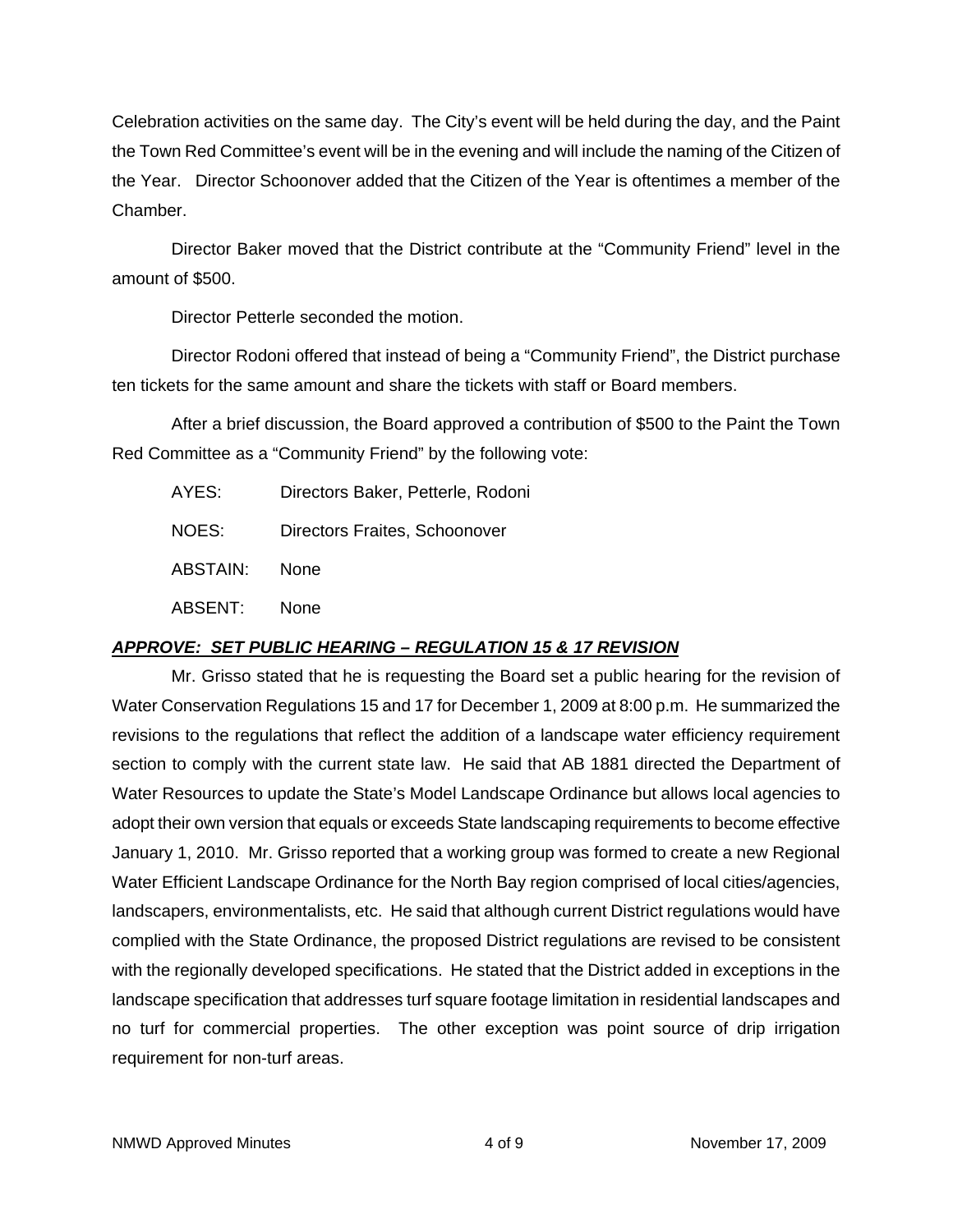He explained that Section M, Requirement for Installation of Water Conserving Plumbing Fixtures Upon Change of Property Ownership, is proposed to relax the requirement and will allow the buyer to make financial arrangement through title to put in a deposit for the retrofit of water conserving plumbing fixtures. He said that relaxing the seller's responsibility and allowing negotiation between the buyer and seller for the retrofit on resale responsibility is the best direction for compliance.

Director Baker asked for an explanation on how the proposed change differs from the current requirement. Mr. Grisso responded that in the past, when the housing market was robust, it was put upon the seller to comply with the requirements. He explained that the goal is to increase the percentage of compliance and by allowing the buyer to make the financial arrangement will accomplish that.

Director Baker stated that it is still a strong incentive for the seller to comply with the requirement and that he is not persuaded that the proposed change will meet the preferred result.

There was a discussion by the Board.

Director Rodoni commented that the seller is now often an out-of-town bank and that it would be better to deal with someone who is local, such as the buyer. Mr. Grisso agreed that out of town financial institutions and realtors are less likely to comply with the requirement as written.

Director Baker asserted that there is more incentive for the seller to comply and he is not comfortable with shifting the responsibility to the buyer. Mr. Grisso said that the transferor is either the seller or buyer to allow for a smoother transaction.

 Mr. Grisso briefly discussed the revised resolutions and said that the Cash for Grass rebate amounts have been deleted from the regulation and moved to the resolution.

The Board approved setting the Public Hearing for December 1, 2009 at 8:00 p.m. to consider approval of proposed changed to Regulations 15 and 17 by the following vote:

- AYES: Directors Fraites, Petterle, Rodoni, Schoonover
- NOES: None
- ABSTAIN: Director Baker
- ABSENT: None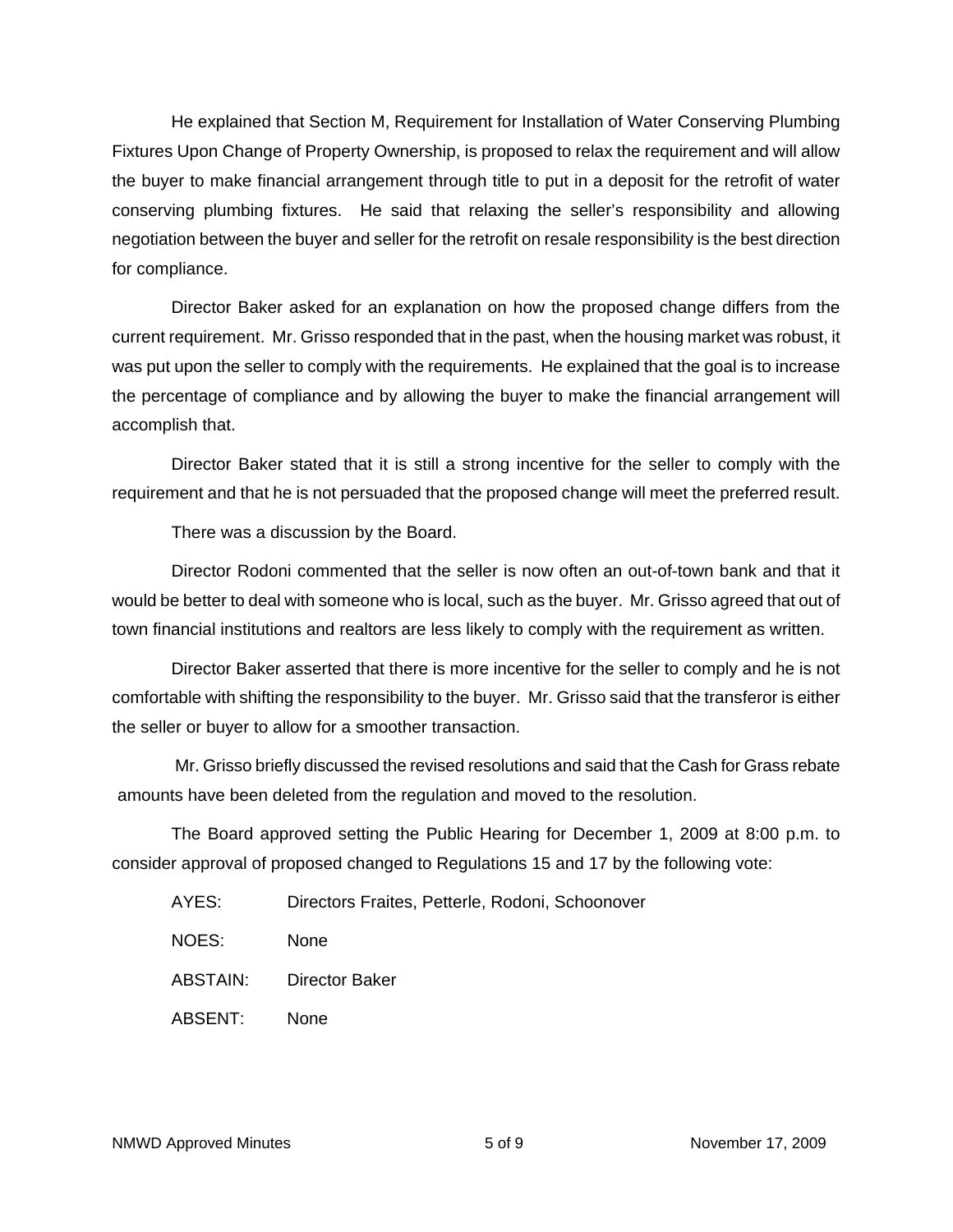### *INFORMATION ITEMS*

### *QUARTERLY PROGRESS REPORT – WATER QUALITY*

Mr. Ramudo stated that there were two significant issues this quarter. He reported that there was an algae bloom (geosmin) that caused District-wide taste and odor complaints of earthy and musty tasting water. He explained that the problem was exacerbated by the reduced deliveries from Sonoma County Water Agency, as water from the Stafford Treatment Plant made up a larger proportion of water distributed throughout the system. Mr. Ramudo further explained that the plant could not be shut down to mitigate the geosmin concentrations in the finished water during this period. He said that once the granular activated carbon (GAC) was replaced, the complaints eventually subsided. Mr. Ramudo advised that they are investigating using hydrogen peroxide as an algaecide rather than copper sulfate as copper sulfate requires extra monitoring and reporting to the state.

Mr. Ramudo reported that in the Point Reyes water system, salt water intrusion continues to be a big issue and that the sodium levels this year are worse than past years. He said that the latest sodium level was 110 mg/L. He reported that there was a marked increase in the disinfection by-products this quarter and the higher concentration of bromine in seawater in combination with chlorine causes an increase in brominated Trihalomethanes that exceeded the Maximum Contaminant Level. He said that the District may be able to get help from the state to mitigate the problem and that submitting an application to receive Federal stimulus funding is also being considered. Mr. Ramudo said that despite the salinity problems, water quality in the Point Reyes system is good. Director Rodoni commented that the Gallagher Well and Pipeline Project would be one way to solve the salinity problem and Mr. Ramudo agreed.

#### *QUARTERLY PROGRESS REPORT – MAINTENANCE/OPERATIONS*

Mr. Clark provided the quarterly progress report and stated that the treatment plant was in full production this quarter with the staff working 24 hours a day seven days a week and were able to offset the reduction in Sonoma County Water Agency water. He reported that the granular activated carbon filters were replaced to mitigate the taste and odor problems occurring District wide; the sanitary discharge line was flushed resulting in a flow rate capable of keeping up with daily production needs and treatment plant staff met with county health department officials to review the emergency response plan for the chlorine system.

Mr. Clark advised that recycled water production was down this quarter and the golf course did not require as much irrigation this year. He reported that the West Marin production was also down primarily due to cooler weather and water conservation. He stated that the Inverness Park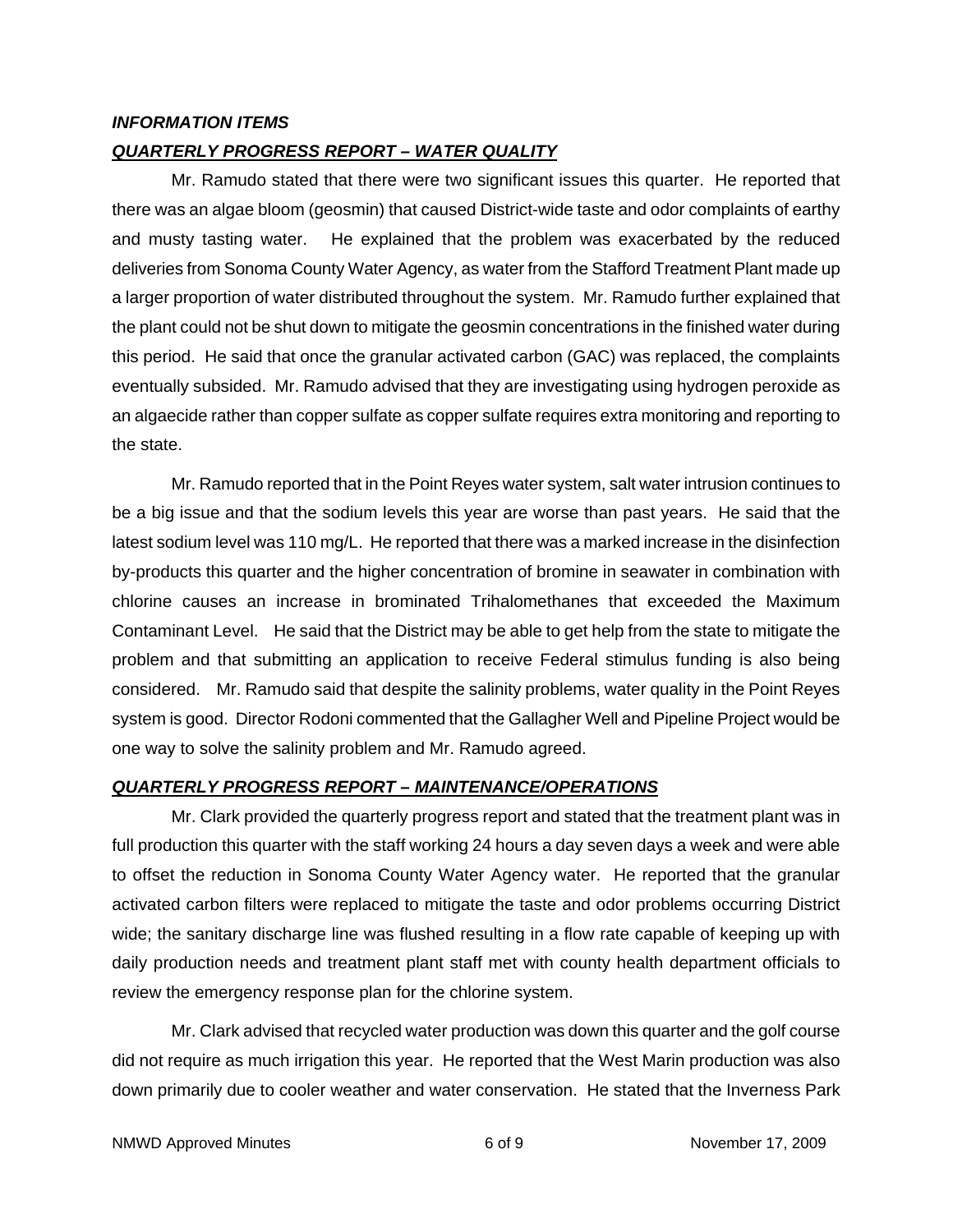Tank 2 is on line and reported that the pump in Point Reyes well #2 failed in July and another pump failed two weeks ago and both were replaced. He said that the increase in salinity necessitates a change in the maintenance and that the seals and couplings in the standpipe became corroded as a result of increased salinity. Mr. Clark informed the Board that Oceana Marin is in good shape and identified root intrusions in sewer pipes will be cut and cleaned out to avoid collection system blockages.

Mr. Clark reported on District maintenance and said that only one temporary employee was hired this summer and a portion of the building and grounds maintenance was deferred and the cross connection control period was extended. The electrical/mechanical crew installed a motor control center at the Trumbull Pump Station which allows the time-of-use PG&E scheduling and reduced energy costs. Mr. Clark addressed the severe lightning storm in September and the loss of the SCADA system components resulting in manual operation of the system and \$5,000 in damage.

Mr. Clark advised that private well inspections are being performed by the cross connection control crew and they found approximately 12 abandoned wells have been put back into use by their owner. He advised that the buildings and grounds crew has done a good job clearing brush and small trees by the Stafford Lake spillway as requested by the state dam inspector.

### *DRAFT ANNUAL REPORT*

Mr. Bentley presented the draft Annual Report for Fiscal Year 2008-2009 for the Board's review and requested that any comments be directed to him by Friday, November 20, 2009.

### *AUTOMATIC PAYMENT SERVICE/EMAIL BILL UPDATE*

Mr. Bentley provided an update to the Automatic Payment Service (APS) program and said that 17% of customers pay their bill by direct debit with an annual savings in check processing costs of \$11,400. He reported that 558 customers received their bill via email only, saving the District \$1,600 in postage, printing and envelopes.

### *SAFE, CLEAN AND RELIABLE DRINKING WATER SUPPLY ACT OF 2010*

Mr. DeGabriele provided a summary of the recent water bond and associated legislation passed by the State. He said the \$11.1 Billion bond sale will be voted on in November by the electorate. He noted that the big concern for North Marin is the water conservation conditions included in SB 7 that will require urban water per capita use be reduced by 20% in the next ten years. He advised that per capita calculation is based on the total water used divided by population in the service area and includes commercial water use as well as residential. He said that this will be the challenge for the District and will require the District to accelerate the development of recycled water along with increased emphasis on water conservation. Mr. DeGabriele explained

NMWD Approved Minutes and the Control of Control of 9 November 17, 2009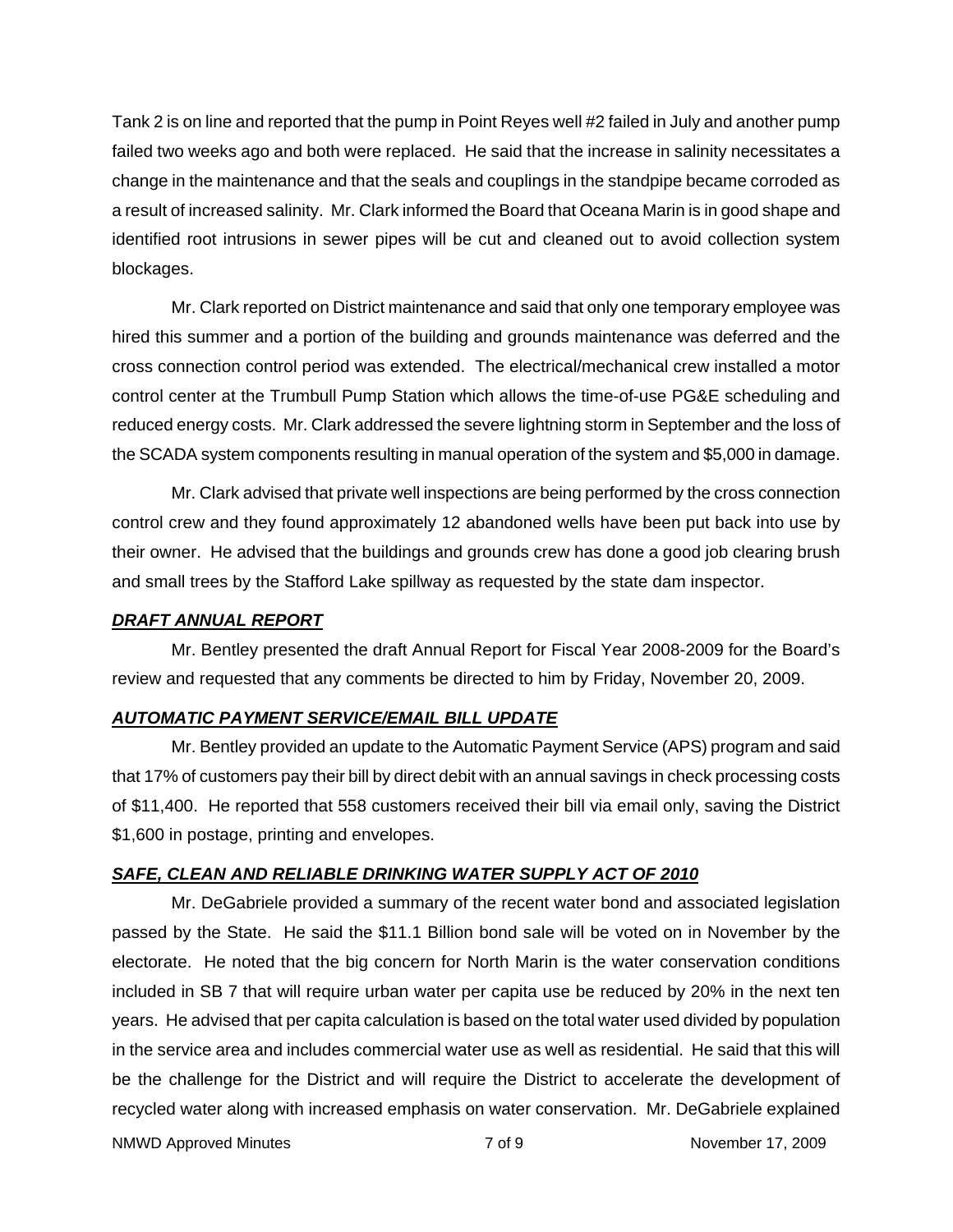the charts included in the Board Agenda packet that showed that total residential use during the past 10 years remained flat and that the effect of the Conservation Incentive Rate and Conservation Incentive Tier Rate have had a significant impact on those high residential use customers; the middle tier down is 25% and the high tier is down 53% since its initiation in 2003. He surmised that the cost of water effects water use.

Director Rodoni asked what would the per capita use be? Mr. Bentley responded that it is 160 gallons per capita per day. Mr. DeGabriele added that the number would have to be reduced to less than130 gallons per capita per day.

## *MISCELLANEOUS*

The Board received the following Miscellaneous items: Disbursements, Invitation to Chamber Mixer Hosted by NFPD, Water for People Fundraiser, Letter of thanks from Bold, Polisner, Maddow, Nelson & Judson, Notification of ACWA 2009 Outreach Recognition Award, Marin County Leadership Summit, Letter to Thomas Ring Re Solar Project, Recycled Water Subcommittee Meeting Agenda (Dec. 2 2009).

The Board also received the following news articles: H2O conservation check is great – Letter to Editor, Water deal emerges after decades of work, Russian River Coho Salmon Recovery from Near Extinction, Salinity Notices.

### *CLOSED SESSION*

President Rodoni adjourned the Board into closed session at 8:46 p.m. for:

Conference with Labor Negotiators – Review and provide instruction to designated representatives (Chris DeGabriele and David Bentley) regarding salaries, salary schedules and compensation paid in the form of fringe benefits for represented employees (NMWD Employee Association) in accordance with Government Code Section 54957.6; and

Conference with Legal Counsel - Anticipated Litigation – Initiation of Litigation Pursuant to Subdivision (c) of Government Code Section 54956.9 – One Potential Case.

### *OPEN SESSION*

Upon returning to regular session at 9:30 p.m., President Rodoni stated that during the closed session the Board had discussed the issues and no reportable action had been taken.